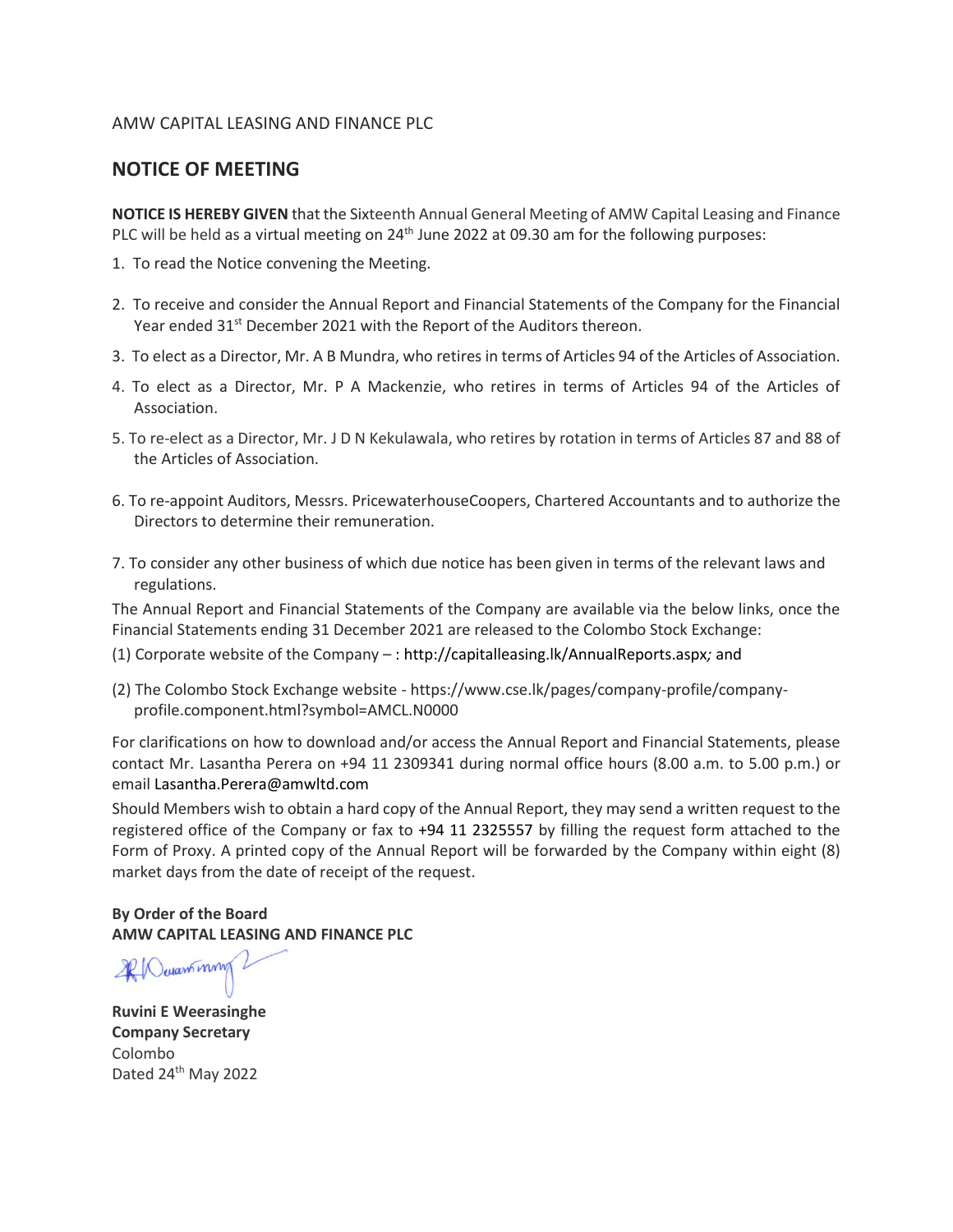Notes:

- (i) A Member unable to attend is entitled to appoint a Proxy to attend and vote in his/her place.
- (ii) A Proxy need not be a Member of the Company.
- (iii) A Member wishing to vote by Proxy at the meeting may use the Form of Proxy enclosed herein.
- (iv) Members are encouraged to vote by Proxy through the appointment of a member of the Board of Directors to vote on their behalf and to include their voting preferences on the resolutions to be taken up at the Meeting in the Form of Proxy.
- (v) In order to be valid, the completed Proxy Form must be lodged at No. 185, Union Place, Colombo 02 or forwarded to the email address: [ruvini.weerasinghe@amwltd.com](mailto:ruvini.weerasinghe@amwltd.com) or Fax No. 011 2325557 not less than 48 hours before the meeting.
- (vi) A vote can be taken on a show of hands or by poll. If a poll is demanded, each share is entitled to one vote. Votes can be cast in person, by proxy or corporate representatives. In the event an individual Member and his/her proxy holder are both present at the Meeting, only the Member's vote is counted. If proxy holder's appointer has indicated the manner of voting, only the appointer's indication of the manner of vote will be used.
- (vii) Instructions as to attending the virtual meeting are attached.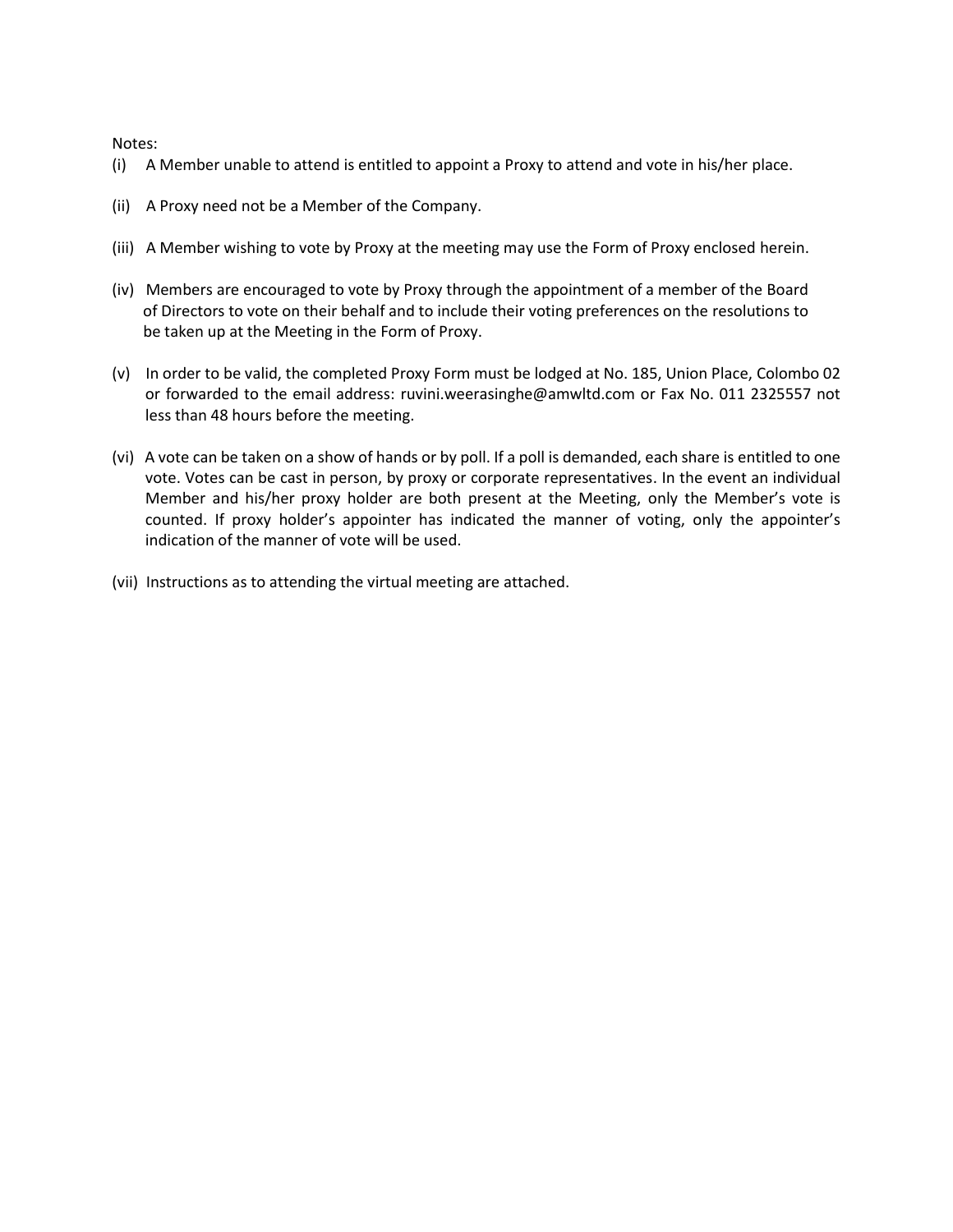### **AMW CAPITAL LEASING AND FINANCE PLC**

# **FORM OF PROXY**

| Mr. T S A Fernandopulle | of Colombo or failing whom |
|-------------------------|----------------------------|
| Mr. C Munasinghe        | of Colombo or failing whom |
| Mr. J D N Kekulawala    | of Colombo or failing whom |
| Mr. P A Mackenzie       | of Colombo                 |

as my/our proxy to represent me/us and vote on my/our behalf at the 16<sup>th</sup> Annual General Meeting of the Company, to be held on the 24<sup>th</sup> day of June 2022 at 09.30 a.m. and at any postponement or adjournment thereof and at every poll which may be taken in consequence thereof.

I/We, the undersigned, hereby direct my/our proxy to vote for me/us and on my/our behalf on the specified resolution as indicated by the letter "x" in the appropriate cage:

|                                                                                  | <b>FOR</b> | <b>AGAINST</b> |
|----------------------------------------------------------------------------------|------------|----------------|
| 1. To receive and consider the Annual Report and Financial Statements of         |            |                |
| the Company for the Financial Year ended 31 <sup>st</sup> December 2021 with the |            |                |
| Report of the Auditors thereon.                                                  |            |                |
| 2. To elect as a Director, Mr. A B Mundra, who retires in terms of Articles      |            |                |
| 94 of the Articles of Association                                                |            |                |
| 3. To elect as a Director, Mr. P A Mackenzie, who retires in terms of Articles   |            |                |
| 94 of the Articles of Association.                                               |            |                |
| 4. To re-elect as a Director, Mr. J D N Kekulawala, who retires by rotation      |            |                |
| in terms of Articles 87 and 88 of the Articles of Association.                   |            |                |
| 5. To re-appoint Auditors, Messrs. PricewaterhouseCoopers, Chartered             |            |                |
| Accountants and to authorize the Directors to determine their                    |            |                |
| remuneration.                                                                    |            |                |

Signed on this .............................. day of ............................................. Two Thousand and Twenty-Two.

.....................................................

Signature of Shareholder

NOTE: INSTRUCTIONS AS TO COMPLETION OF PROXY FORM ARE NOTED ON THE REVERSE.